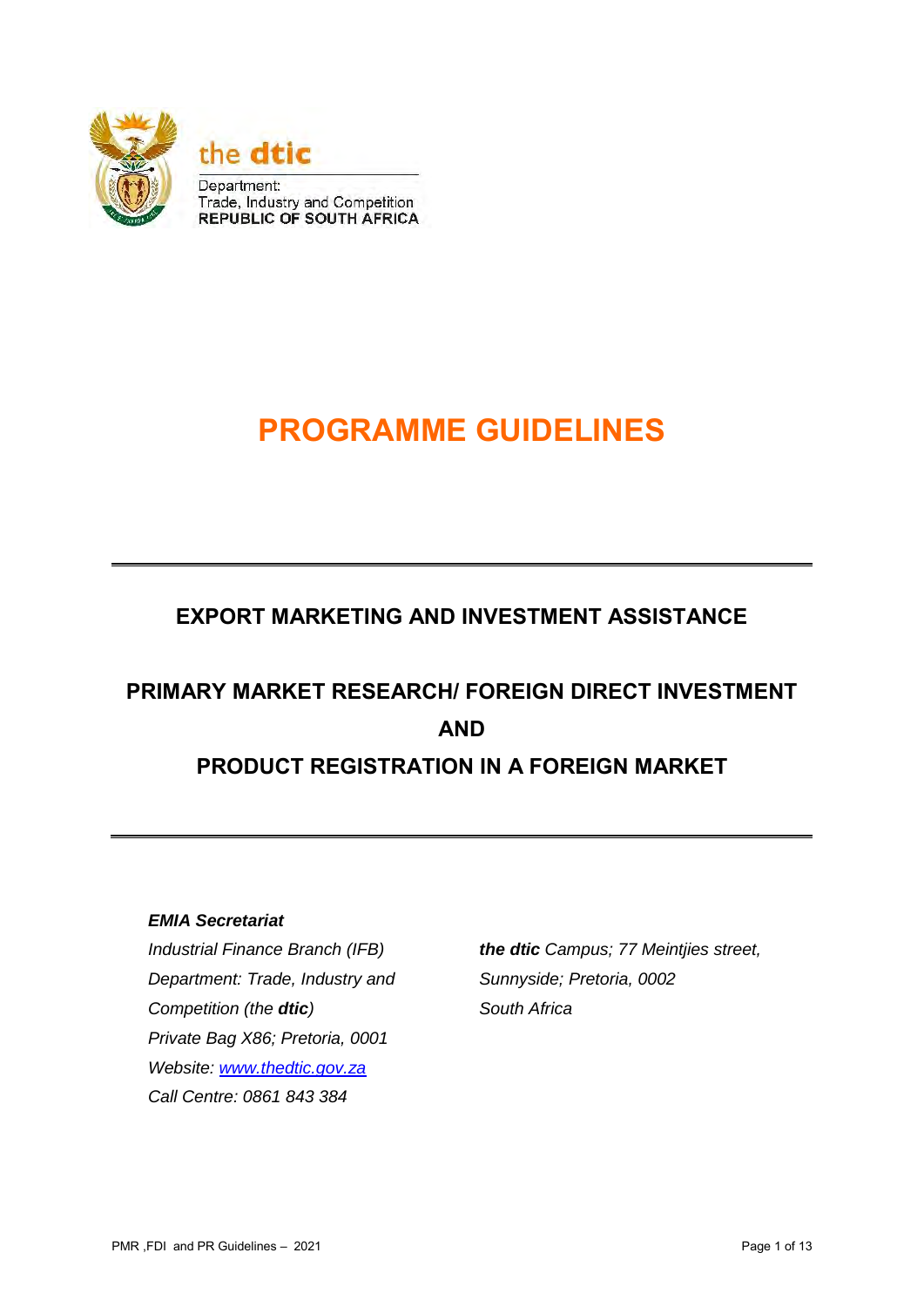### **Contents**

| $\mathbf{1}$ . |                                                                 |  |
|----------------|-----------------------------------------------------------------|--|
| 2.             |                                                                 |  |
| 3.             |                                                                 |  |
| 4.             |                                                                 |  |
| 5.             |                                                                 |  |
| 6.             |                                                                 |  |
| 7.             |                                                                 |  |
| 8.             |                                                                 |  |
| 9.             |                                                                 |  |
| 10.            |                                                                 |  |
| 11.            |                                                                 |  |
| 12.            | CRIMINAL, MISLEADING, DISHONEST AND/OR IRREGULAR ACTIVITIES  11 |  |
| 13.            |                                                                 |  |
| 14.            |                                                                 |  |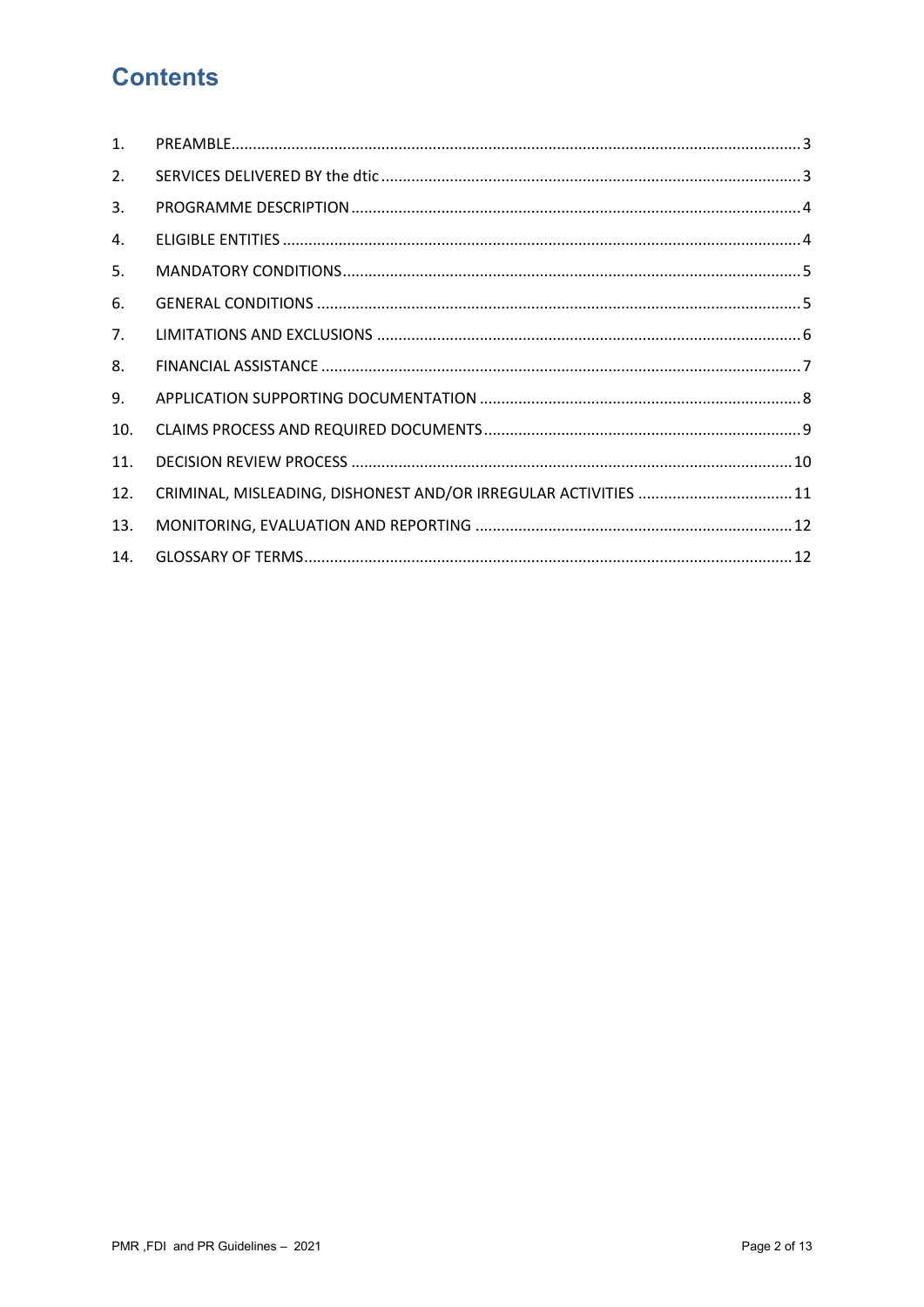#### <span id="page-2-0"></span>**1. PREAMBLE**

- 1.1 The purpose of this document is to provide the guidelines of the Primary Market Research (PMR), Foreign Direct Investment Research (FDI) and Product Registration (PR), a sub-programme of Export Marketing and Investment Assistance (EMIA) Programme.
- 1.2 The guidelines set out in this document are intended to provide a framework for applicants to present their applications and claims to **the dtic** and for **the dtic** to evaluate such applications and claims.
- 1.3 The guidelines may be amended from time to time, as and when required. These amendments will be published on **the dtic** website and will be effective immediately upon publication.
- 1.4 Where the guidelines lend themselves to varying interpretations or do not deal with a specific subject matter, the interpretation of **the dtic** must be requested and such interpretation will be decisive and final, excluding interpretations of timeframes.
- 1.5 Approval of applications and claims will be subject to compliance with the programme guidelines, the relevant provision of the Public Finance Management Act (PFMA) such as Section 38 (1) (j), National Treasury regulations and availability of funds.

#### <span id="page-2-1"></span>**2. SERVICES DELIVERED BY the dtic**

- 2.1 No fees or charges are levied for the processing or evaluation of any Export Marketing and Investment Assistance (EMIA) Individual Participation applications or claims.
- 2.2 EMIA application forms, claim forms, relevant information and documentation can be located on **the dtic** website by following the link below: [http://www.thedtic.gov.za/financial-and-non-financial-support/incentives/export-marketing-and](http://www.thedtic.gov.za/financial-and-non-financial-support/incentives/export-marketing-and-investment-assistance)[investment-assistance](http://www.thedtic.gov.za/financial-and-non-financial-support/incentives/export-marketing-and-investment-assistance)
- 2.3 Applicants are welcome to contact **the dtic** directly and officials will provide guidance on EMIA processes.
- 2.4 It is the responsibility of the applicant to ensure that the applications or claims submitted to **the dtic** are accurate, authentic and complete.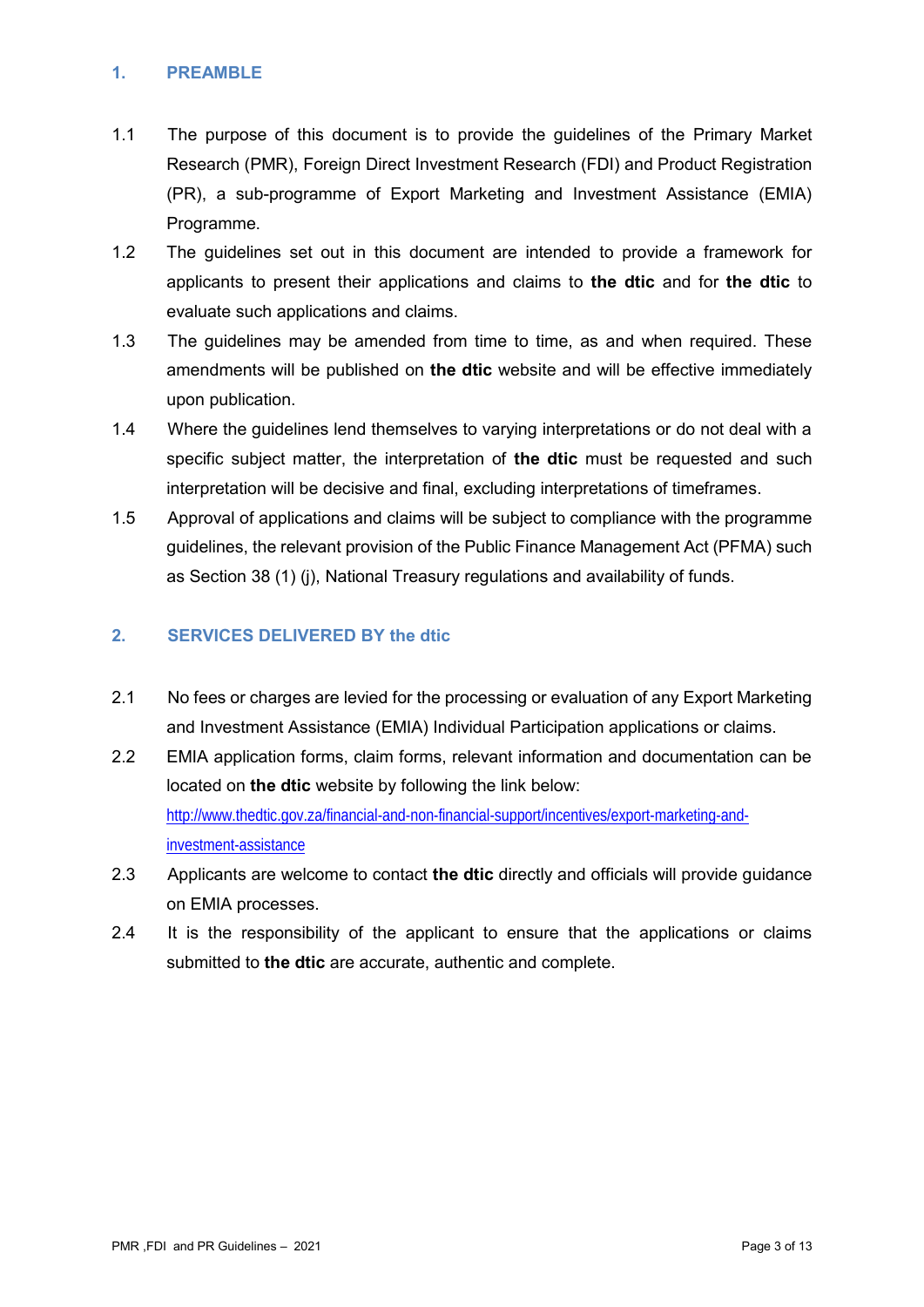#### <span id="page-3-0"></span>**3. PROGRAMME DESCRIPTION**

- 3.1 The Export Marketing and Investment Assistance (EMIA) Programme is designed to partially compensate existing and potential individual exporters for the qualifying costs incurred in respect of activities aimed at developing export markets for South African products and services and to recruit new foreign direct investment into South Africa.
- 3.2 The EMIA programme comprises the following Individual Participation Incentive Schemes:
	- Individual Exhibitions (IE) and In-Store Promotions (IP);
	- Primary Market Research (PMR), Foreign Direct Investment (FDI) and Product Registration in a Foreign Market (PR);
	- Individual Inward Bound Mission (IIBM).
- 3.3 Primary Market Research (PMR) and Foreign Direct Investment (FDI) Assistance is provided to partially compensate entities for costs incurred in researching and defining new export markets and/or to recruit new foreign direct investment into South Africa through personal contact, by visiting potential buyers or investors in foreign countries.
- 3.4 Product Registration in Foreign Markets is provided to partially compensate International patent, quality and trade mark registration, copyright and product certification and or product packaging and labelling.

#### <span id="page-3-1"></span>**4. ELIGIBLE ENTITIES**

- 4.1 Entities manufacturing products or providing services within South Africa that supports **the dtic** priority sectors.
- 4.2 Entities that outsource their manufacturing process within South Africa that supports **the dtic** priority sectors.
- 4.3 South African export trading houses and commission agents representing at least three local manufacturing and/or service entities that supports **the dtic** priority sectors.
- 4.4 South African Export Councils, Industry Associations and Joint Action Groups representing at least five of its members within the local manufacturing and/or service sectors that supports **the dtic** priority sectors.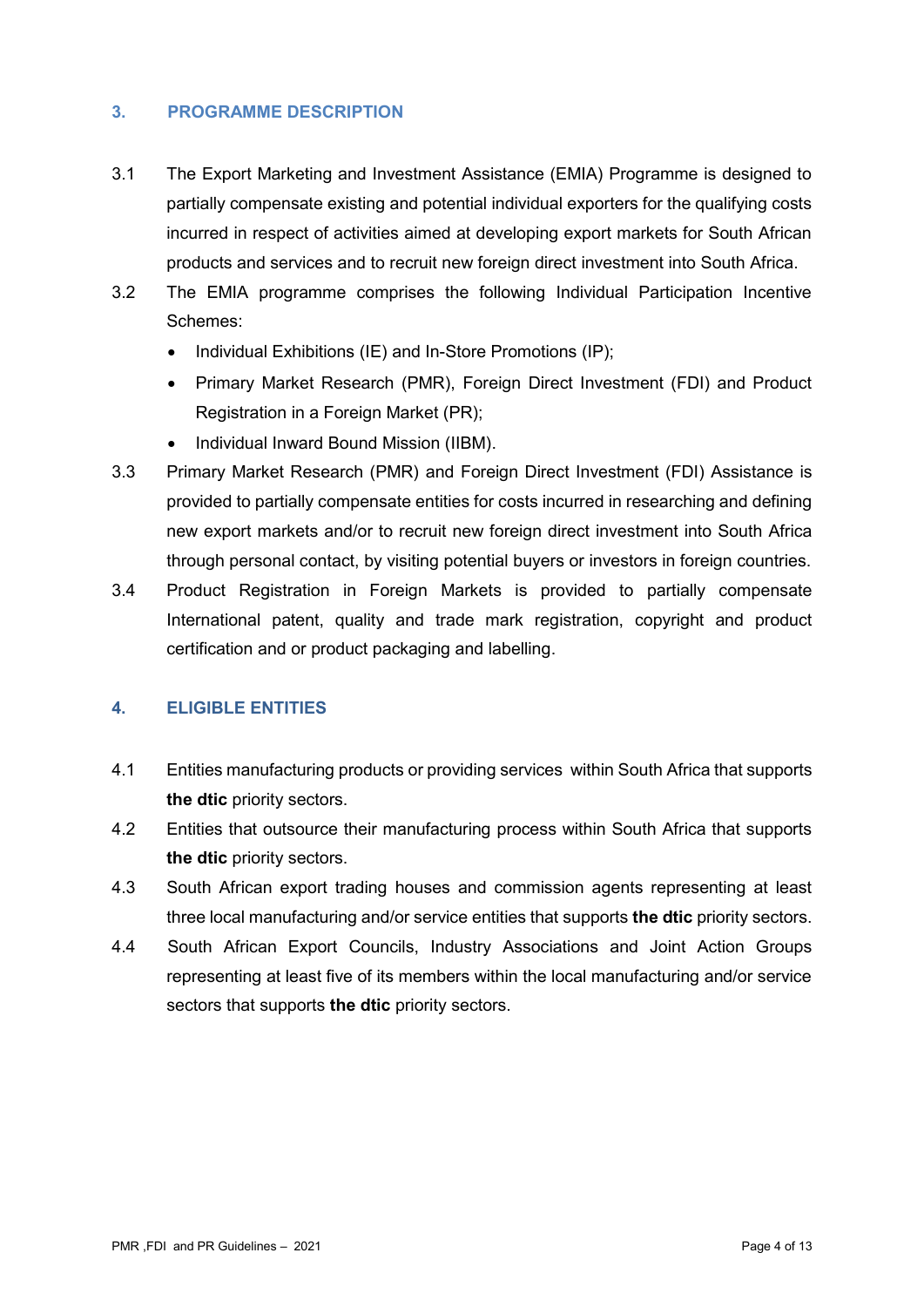#### <span id="page-4-0"></span>**5. MANDATORY CONDITIONS**

The applying entity must be:

- 5.1 A registered legal entity in South Africa in terms of the Companies Act, 2008 (as amended); the Close Corporations Act, 1984 (as amended) or the Co-operatives Act, 2005 (as amended).
- 5.2 A going concern that has traded for at least one financial year.
- 5.3 A taxpayer in good standing and must provide a Tax Compliance Status (TCS) Pin document issued by South African Revenue Service (SARS) at the time of submitting an application and at claim stage.
- 5.4 In compliance with the requirement for Broad-Based Black Economic Empowerment (B-BBEE) and must achieve a level one (1) to eight (8) B-BBEE contributor status in terms of the B-BBEE Codes of Good Practice.
- 5.6 A completed application must be submitted to **the dtic** three (3) to six (6) months before the commencement date of the event.

#### <span id="page-4-1"></span>**6. GENERAL CONDITIONS**

- 6.1 Goods and services to be exported must have a local content value of at least forty percent (40%), to qualify for assistance.
- 6.2 Approval is at the discretion of **the dtic**, subject to the availability of funds, compliance with the guidelines, the Public Finance Management Act (PFMA) and relevant National Treasury regulations.
- 6.3 **the dtic** shall recoup all payments made including interest if it was based on false or misleading information.
- 6.4 Entities applying for financial assistance will be subjected to site visits and information validation at any time during application and claim stages.
- 6.5 Material changes<sup>1</sup> related to the application must be communicated in writing to the **dtic** before the commencement of the event.
- 6.6 Approved entities must submit a report back questionnaire in a format prescribed by **the dtic** every six (6) months and failure to comply will result in the exclusion of the applicant from future participation in any EMIA incentive for a period of 6 months.

<sup>1</sup> 1 Material change refers to either a change in company registration, event, change in date(s), and cancellation of planned activities, changes of products to be registered etc.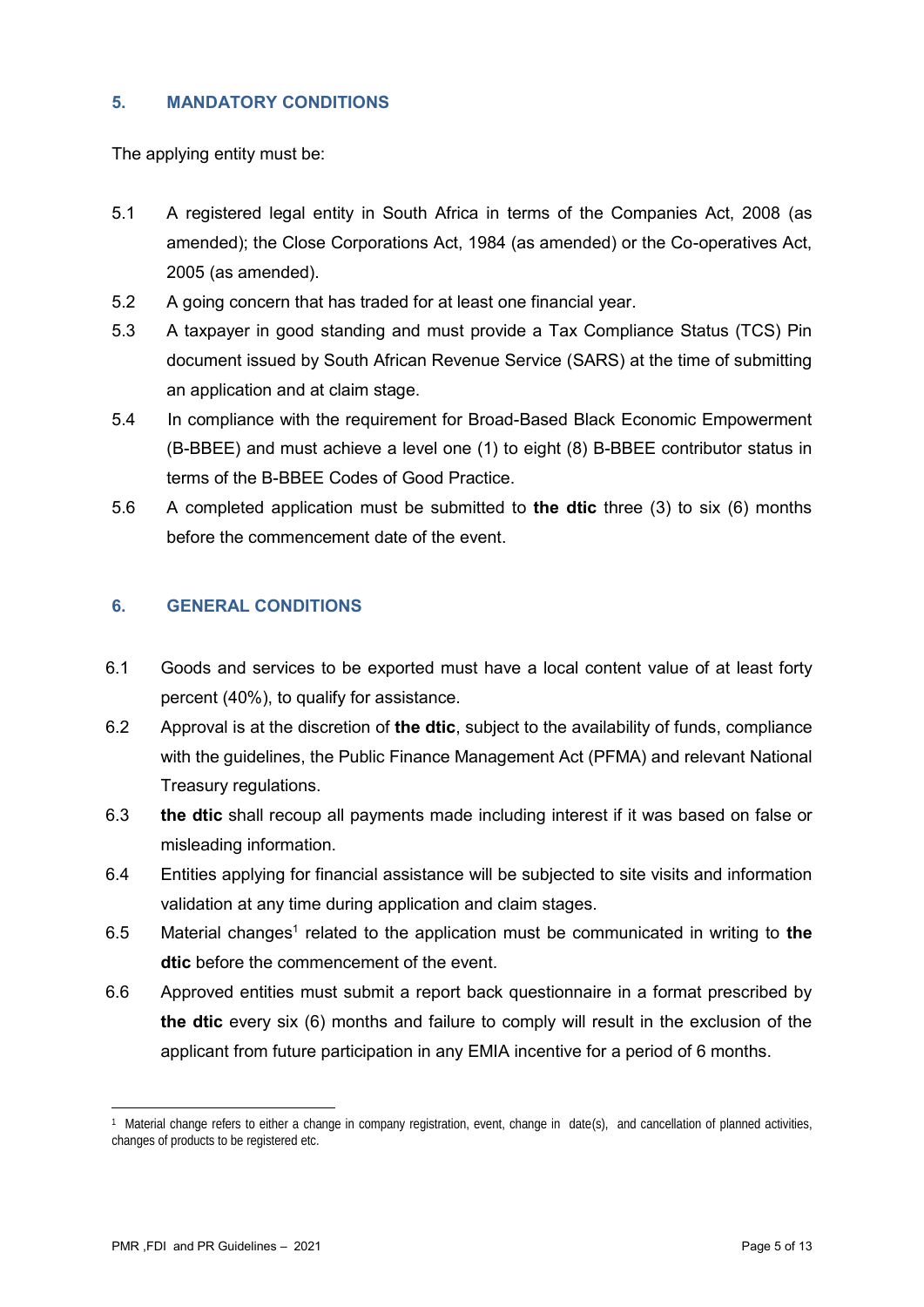#### <span id="page-5-0"></span>**7. LIMITATIONS AND EXCLUSIONS**

- 7.1 Assistance per entity and its related entities for Individual Participation (IE, IP, PMR, FDI, PR and IIBM) is limited to a cumulative total of four (4) successful applications per calendar year. An additional two (2) successful applications per calendar year for events within the African Continent, will be allowed.
- 7.2 Related entities shall be limited to financial assistance for one entity at a specific event.
- 7.3 **the dtic** will use its discretion to consider the number of times assistance will be provided for the duration of the programme based on historical export sales growth.
- 7.4 Assistance is not available for *physical* events occurring during the period **15 December** up to and including **05 January** of each year.
- 7.5 Only one representative of the entity will qualify for financial support per event. The representative should travel from South Africa, have the knowledge to conclude contracts on behalf of the entity.
- 7.6 No incentives considered in the case where the exporter is represented by its official foreign agent or distributor.
- 7.7 Invoices/receipts for cash payments, set off payments and third party payments are not allowed and will not be reimbursed.
- 7.8 Reimbursements will only be considered in cases where the approved costs are incurred directly by the approved entity, traveller, the Director/Member of the entity or the responsible person stipulated on the application form. All other third party payments such as payments to co-ordinators, facilitators and consultants, are excluded and will not be considered for reimbursement.
- 7.9 The entity will be responsible for the following expenses: insurance expenses, domestic value added tax, bank charges, storage of samples expenses and any other expenses that were not approved.
- 7.10 Assistance will be confined to market research aimed at establishment of new markets and no follow-up visits to the same market and for the same product/service, will be supported by **the dtic**.
- 7.11 Entities may attend a relevant exhibition under PMR in the same market. Two days of subsistence allowance for the exhibition will be considered on condition that a minimum of at least two (2) days of appointments outside the visiting days to the exhibition is scheduled.
- 7.12 Assistance is extended towards attending conferences as a speaker focusing on exploring or accessing new markets. The attendee should be a confirmed speaker at the conference to qualify for assistance.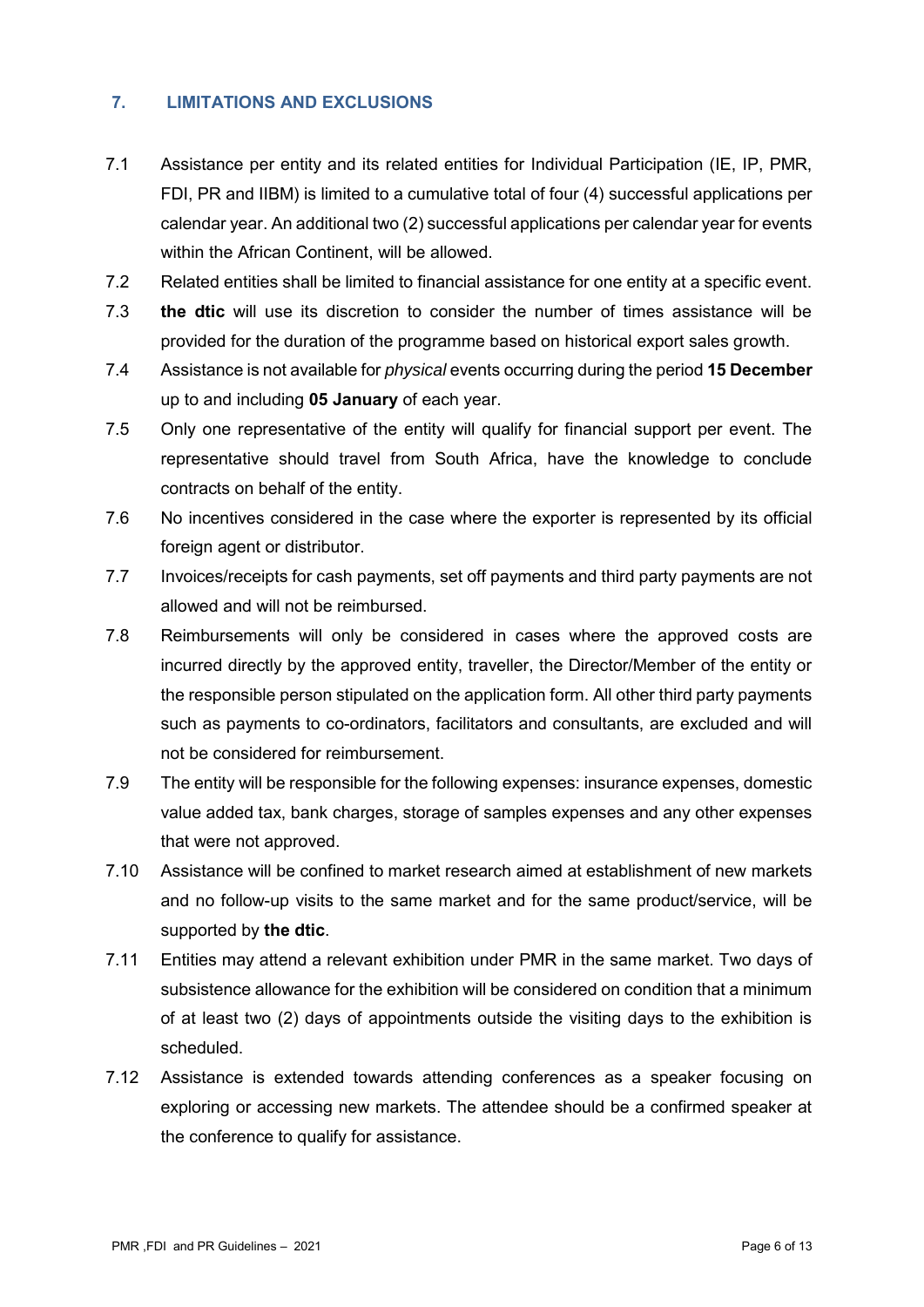- 7.13 Testing as part of the registration of a product in a foreign market would only be considered if this clearly forms part of the required activities to register the product in a foreign market.
- 7.14 Only invoices dated six months prior to and twelve months after the date of approval for registration of a product in a foreign market will be considered for reimbursement.

#### <span id="page-6-0"></span>**8. FINANCIAL ASSISTANCE**

| <b>Qualifying Entities</b> | <b>Item Description</b>                                                 | Maximum Amount  |
|----------------------------|-------------------------------------------------------------------------|-----------------|
| <b>HDI &amp; SMME</b>      | 100% Economy class return airfare                                       | R 20 000        |
|                            | One hundred percent (100 %)                                             |                 |
| <b>HDI &amp; SMME</b>      | Subsistence allowance                                                   | R 3 000 per day |
|                            | A minimum of 2 confirmed appointments per day to a maximum<br>$\bullet$ |                 |
|                            | of ten (10) days must be scheduled to qualify for the                   |                 |
|                            | subsistence allowance. If appointments are missed during the            |                 |
|                            | visit, the allowance does not apply.                                    |                 |
|                            | A Speaker at a conference will qualify for subsistence                  |                 |
|                            | allowance for the duration of event to maximum 10 days                  |                 |
|                            | Two (2) days of subsistence allowance for attendance of an              |                 |
|                            | exhibition will be considered                                           |                 |
| <b>HDI and SMME</b>        | Additional financial support for a traveller living with disabilities   | R 35 000        |
|                            | Including but not limited to travel, sign language interpreter,         |                 |
|                            | subsistence allowance, assistant etc.                                   |                 |
| <b>HDI &amp; SMME</b>      | Transport of samples or Promotional materials                           | R 1 500         |
|                            | (Also available for virtual contact with potential buyers/Investors)    |                 |
| <b>HDI &amp; SMME</b>      | Design and print cost of marketing materials                            | R 5 000         |
|                            | (Also available for virtual contact with potential buyers/Investors)    |                 |
| HDI, SMME & Other          | Product registration in a foreign market                                | R 300 000 per   |
| sized                      | International patent, quality and/or trade mark registration,           | annum           |
|                            | copyright and product certification.                                    |                 |
|                            | Limited to 50% of the actual costs.                                     |                 |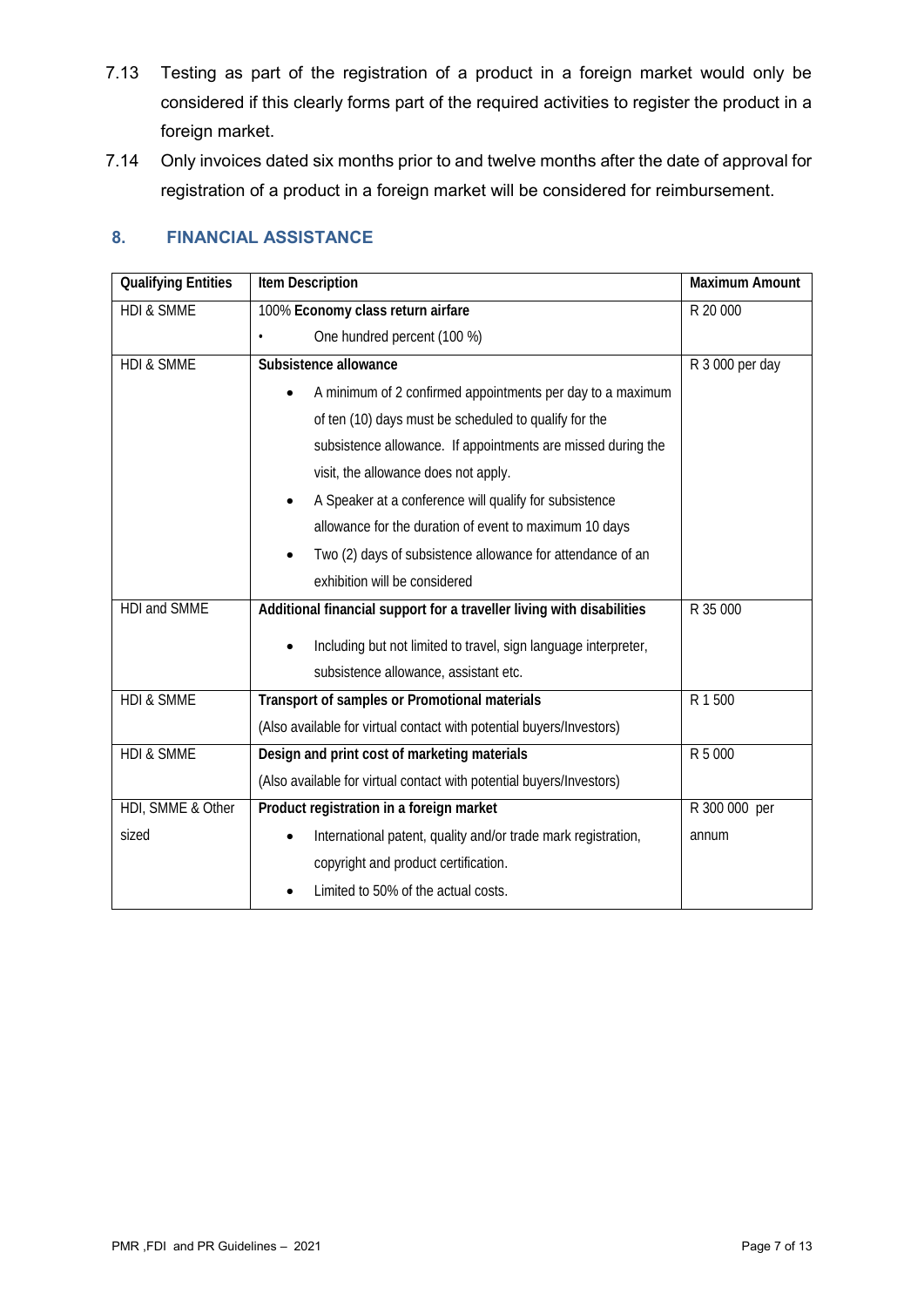#### <span id="page-7-0"></span>**9. APPLICATION SUPPORTING DOCUMENTATION**

The following documents must be submitted with the application:

- 9.1 Fully completed and signed Individual Participation application form.
- 9.2 Valid Level one (1) to eight (8) B-BBEE Certificate of compliance or an affidavit in terms of the B-BBEE Codes of Good Practice.
- 9.3 A Compliant and valid Tax Compliance Status (TCS) Pin document issued by SARS in the name of the applicant.
- 9.4 Certificate of Incorporation.
- 9.5 Latest audited or independently reviewed/compiled financial statements. The financial statements of the previous year end will only be accepted for a maximum period of sixmonths from the recent financial year-end of the entity.
- 9.6 Product brochure/s and/or website printout displaying the products and/or services to be exported.
- 9.7 Registration certificate as an exporter (not applicable for service-oriented entities, Export Councils, Industry Associations and Joint Action Groups).
- 9.8 Export Marketing Plan to demonstrate the entity's export growth focus and how the entity intends to generate sustainable export sales in its selected target markets. It is recommended that the plan should contain but is not limited to the following:
	- **Executive Summary:** which includes the core business focus, key current products and/or services portfolio, reasons for choice of global target markets, reasons for attending a specific event, compliance with relevant statutory regulations and minimum environmental standards, health and safety regulations domestically and in targeted markets where applicable;
	- **Marketing Analysis:** An analysis of the current marketing situation, analysis of the product, price, promotion strategies and distribution channels; viability of the product, expected competition and trade barriers;
	- **Marketing Objectives and Strategies:** which focuses sales objectives in volume and Rand terms for the designated products and services over the next two (2) years and the marketing strategies to access, develop, sustain and supply the targeted export markets.
- 9.9 HDI and SMME entities: Three (3) comparable valid quotations for design and printing costs of marketing material from service providers of choice.
- 9.10 HDI and SMME entities: Three (3) comparable valid quotations for air travel from service providers of choice.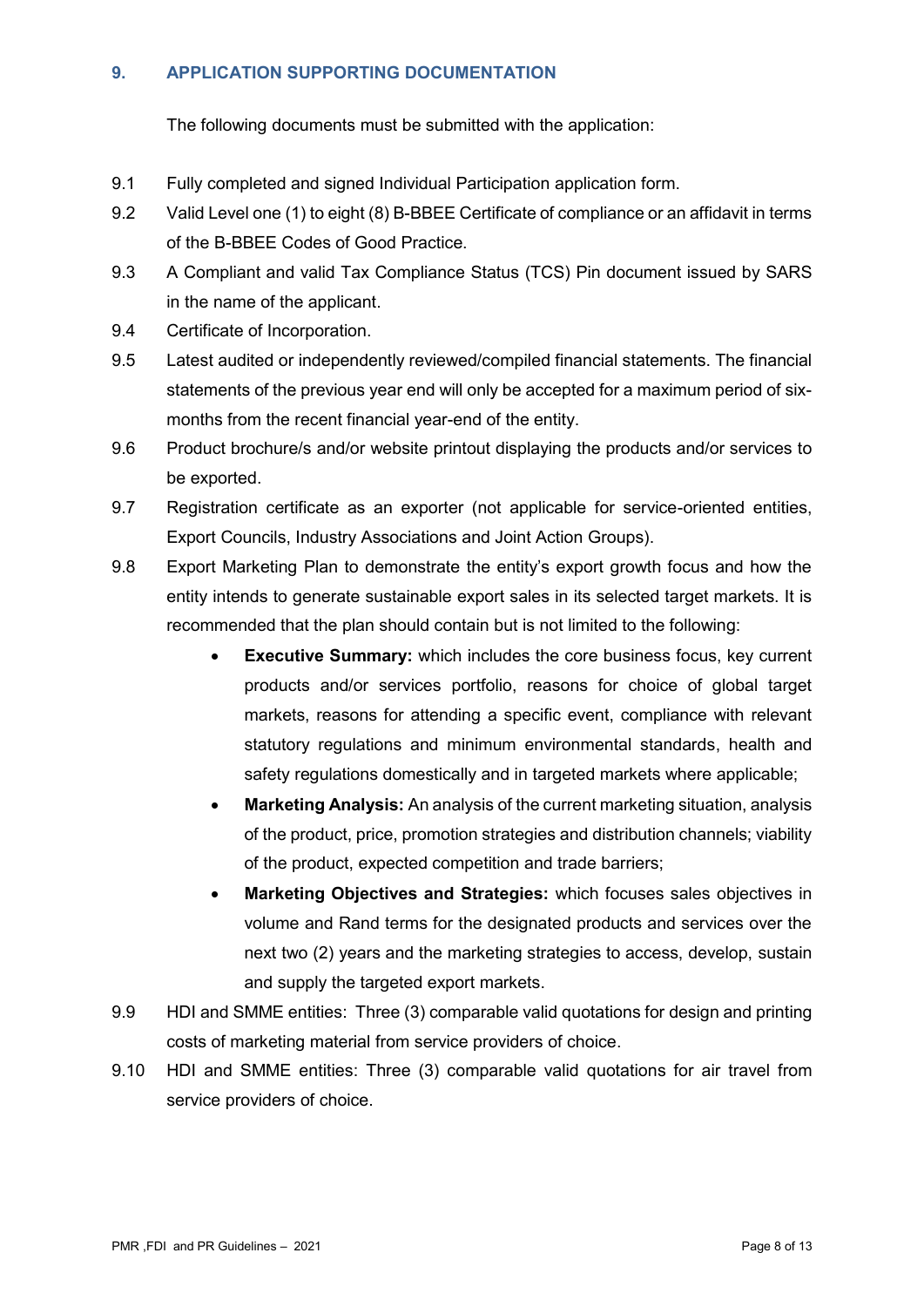- 9.11 HDI and SMME entities: Three (3) comparable valid quotations for the transportation of samples from service providers of choice.
- 9.12 Entities that outsource their manufacturing process or parts thereof: Valid formal outsourcing/manufacturing agreement/s. The agreement should be signed, dated and stipulate the outsourced activities and the expiry date of the agreement.
- 9.13 Commission Agent: Three (3) agency agreements with entities to be represented at the specific event.
- 9.14 Export Trading House: Three (3) signed letters of permission from entities to be represented at the specific event.
- 9.15 South African Export Councils, Industry Associations and Joint Action Groups: Five (5) signed letters of permission from entities to be represented at the specific event.
- 9.16 Entities applying for additional financial support in terms of a traveller living with disabilities: A motivation and three quotations; **the dtic** can at any time request additional documentation or information for this assistance to be considered.
- 9.17 A detailed confirmed work itinerary including names, addresses, contact details of entities to be visited and daily planned activities.
- 9.18 Electronic mails (e-mail) or confirmation letters from businesses abroad confirming two scheduled appointments must be submitted to EMIA. Only appointments confirmed earlier or 30 days prior to the date of departure will qualify for the assistance. Not applicable if applied for a speaker at a conference or registration of a products in a foreign market.
- 9.19 Conference Speaker: Program clearly indicating the nature and the status of the conference, speakers, main and sub-themes.
- 9.20 PMR linked to Exhibition: Brochure/website printout regarding the details of the exhibition.
- 9.21 Registration of a product in foreign market: Summary Overview of assistance required in terms of the type of registration, the testing required, the registration body, timeframe.

#### <span id="page-8-0"></span>**10. CLAIMS PROCESS AND REQUIRED DOCUMENTS**

The following documents must be submitted with the claim within two months after the end date of the event:

- 10.1 Fully completed and signed claim form.
- 10.2 Signed standard terms and conditions.
- 10.3 Invoices in the name of the entity for all approved activities as per the approval letter.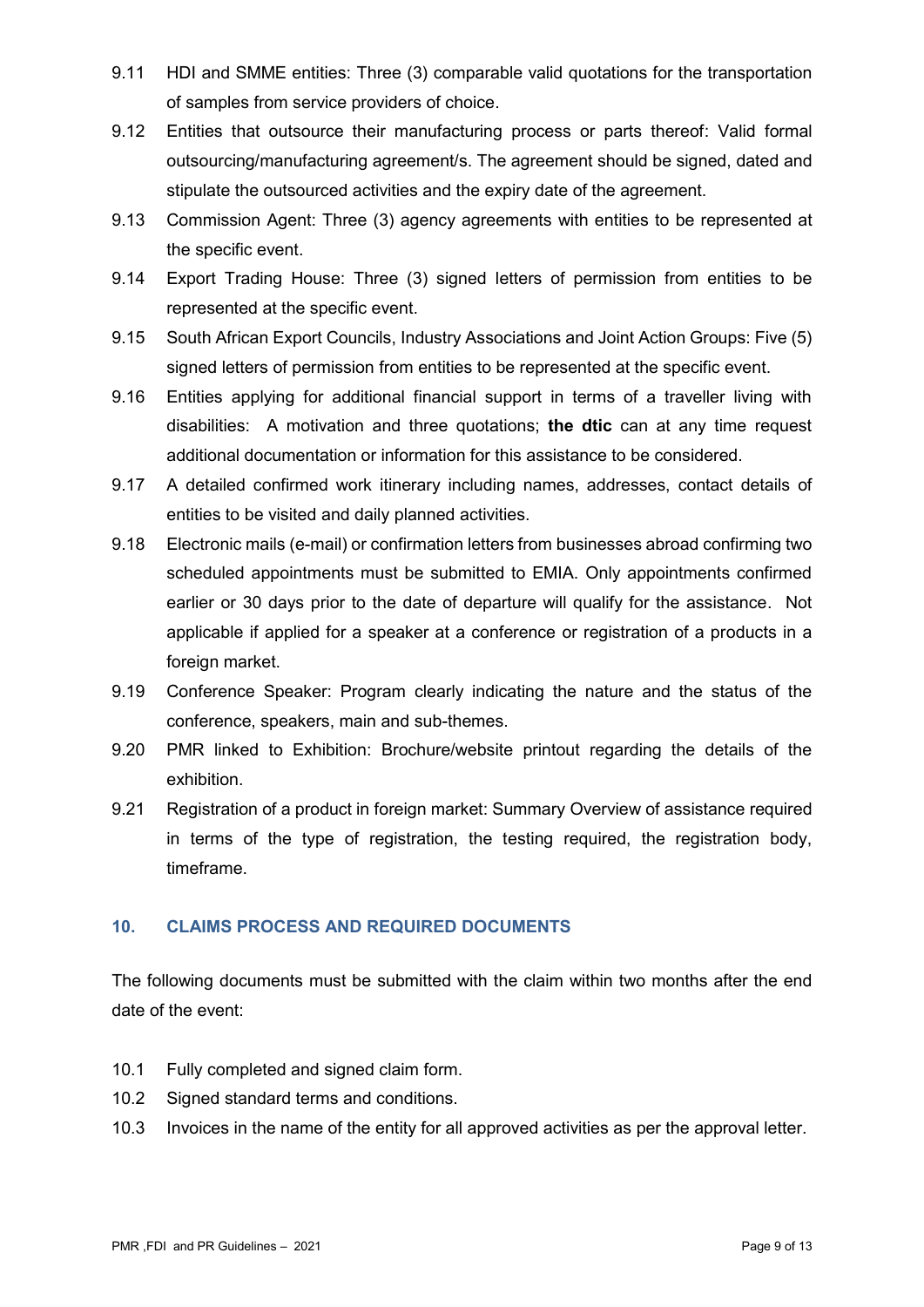- 10.4 Bank Statements of the approved entity (originals or original certified copies must be stamped), for all approved activity costs (excluding subsistence allowance), as per the approval letter.
- 10.5 Customer or swift advice or the bank draft will be required if the currency paid or the beneficiary does not reflect in the bank statement.
- 10.6 A reconciliation of payment should be included where a number of invoices were combined for payment.
- 10.7 Original or original certified copies of the air tickets/electronic ticket and boarding passes specifying the routes, dates, traveller name, time, agent and the value. An invoice is required where the e-ticket is not indicating the value.
- 10.8 Original certified copies of the **passport** with **personal particulars** (passport photo); departure date stamp from SA and re-entry date stamp into SA.
- 10.9 Original or original certified copies of freight related documents to confirm the destination and details of goods transported; for instance, Airway bill or Bill of Lading, Customs Declaration Form etc.
- 10.10 Tax Compliance Status (TCS) Pin document issued by SARS in the name of the approved entity.
- 10.11 Valid level one (1) to eight (8) B-BBEE certificate of compliance or an affidavit in terms of the B-BBEE Codes of Good Practice.
- 10.12 Fully completed, signed and bank stamped supplier maintenance form and a bank statement or cancelled cheque, to confirm the entity's banking details, should a bank not stamp credit form a confirmation letter must be submitted.
- 10.13 Fully completed and signed event feedback report indicating the results achieved at the approved event.
- 10.14 **the dtic** can at any time request additional documentation or information regarding the processing of a claim. Such documents can include copies of bank statements, delivery notes, order notes, bank deposit slips, swift transaction receipts and other documents regarded as being material for claim purposes.

#### <span id="page-9-0"></span>**11. DECISION REVIEW PROCESS**

- 11.1 Any dispute relating to a decision (including the rejection of an application and/or claim and/or cancellation of an approved project) by **the dtic** may be subjected to an internal appeal.
- 11.2 An appeal must be lodged within thirty (30) days of the date of issue as set out in the notification letter.
- 11.3 An applicant (hereinafter referred to as "the appellant) who is aggrieved by any decision taken by **the dtic** is limited to one (1) appeal in respect of that decision as the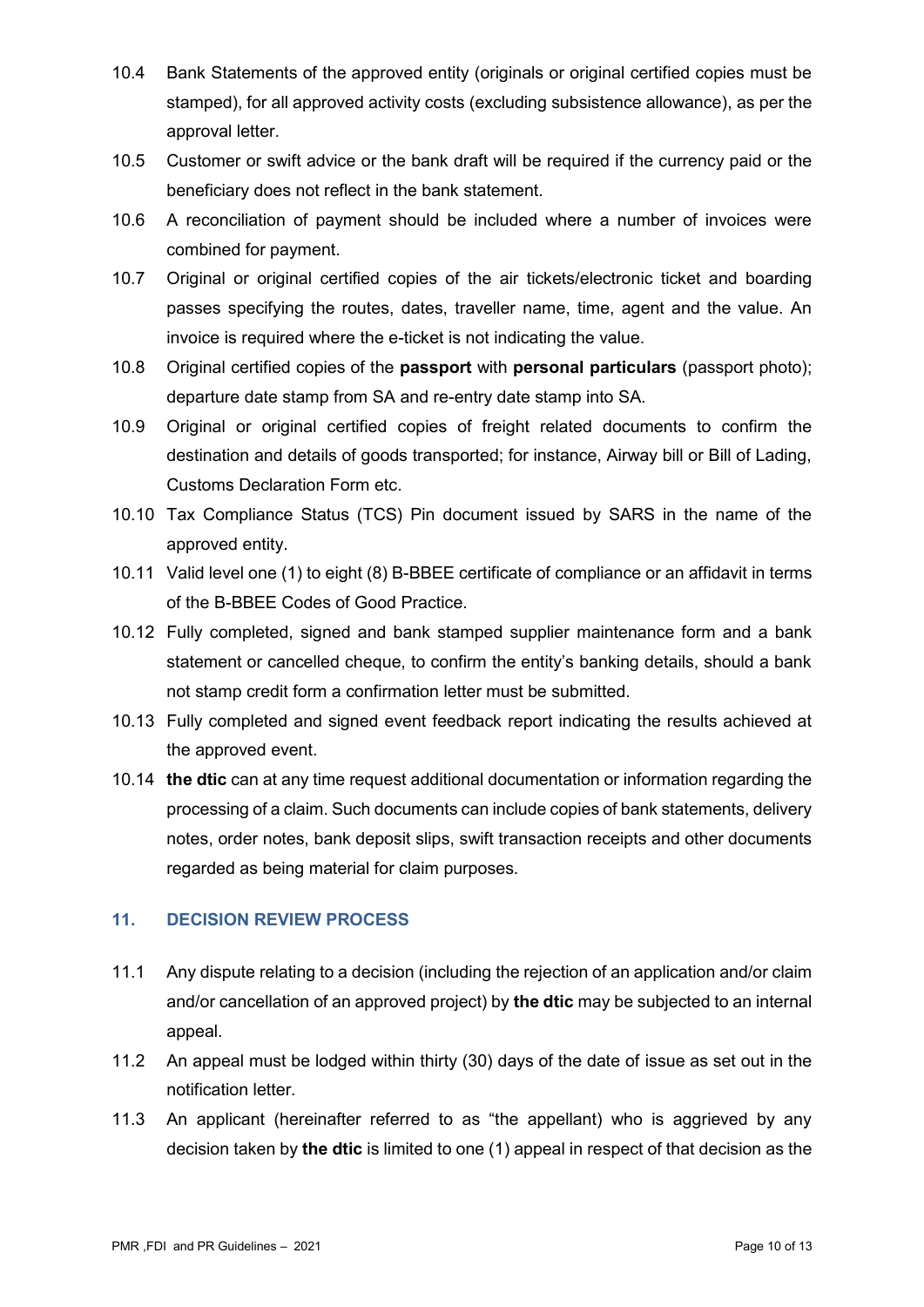same matter may not be referred back for appeal unless the matter has been referred back for further information/investigation.

- 11.4 The appeal must be accompanied by a written explanation setting out the decision appealed against and the issues to be considered and any documentary evidence upon which the appeal is based.
- 11.5 Although there is no prescribed format for the submission for an appeal, the appeal must:
	- 11.5.1 Be submitted in duplicate, if submitted physically.
	- 11.5.2 Attach a letter communicating the decision appealed against.
	- 11.5.3 If longer than 15 typed pages (excluding annexures), contain an executive summary of no more than two pages, be indexed and paginated.
	- 11.5.4 Be signed by and provide full details of the Appellant or his/her/its representative and, in the latter instance, include proof of mandate to lodge the appeal on behalf of the applicant.
- 11.6 An appeal must be lodged with the Director: Legal Services: Industrial Financing Branch at the following email address: Appeals@thedtic.gov.za or hand delivered at:

DEPARTMENT OF TRADE, INDUSTRY AND COMPETITION **the dtic** Campus, 77 Meintjies Street Block A Sunnyside, Pretoria, 0002 Attention: Director: Legal Services INDUSTRIAL FINANCING BRANCH

- 11.7 Receipt of the appeal will be acknowledged in writing within five (5) working days of such receipt.
- 11.8 The outcome of the appeal will be communicated to the Appellant.

#### <span id="page-10-0"></span>**12. CRIMINAL, MISLEADING, DISHONEST AND/OR IRREGULAR ACTIVITIES**

12.1 **the dtic** may, upon the committing of an actual offence or reasonable suspicion of the contravention of any applicable act or upon the initiation of an investigation or the initiation of litigation as a result of criminal, misleading, dishonest and/or irregular activities, suspend payments that may be due or become due to an applicant. In such event, **the dtic** shall not be liable for any damages occasioned by the suspension of such payments or interest, pending the finalisation of any forensic investigation and any criminal proceedings brought as a result of the investigation.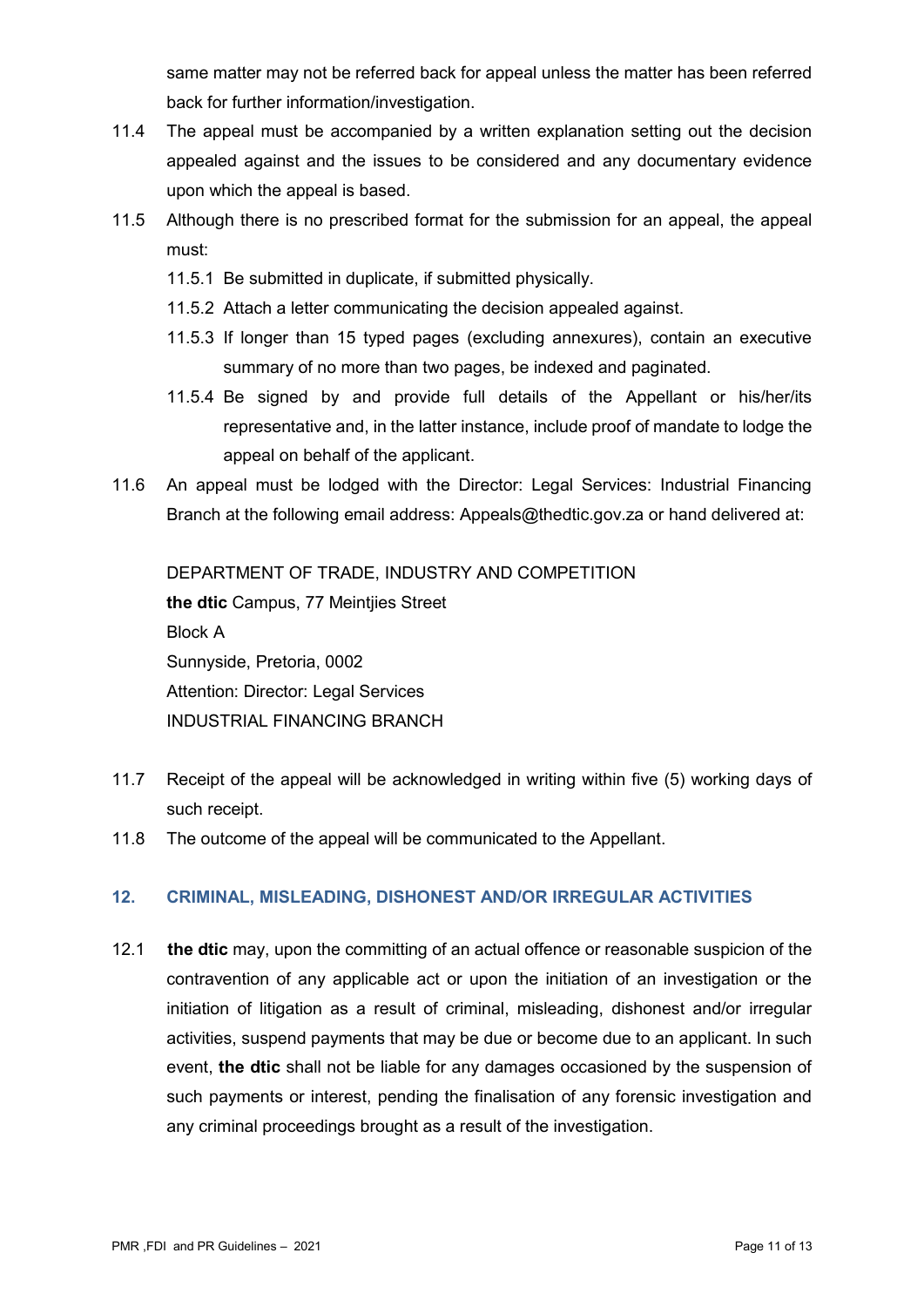- 12.2 In the event that a forensic investigation was initiated, the findings of such forensic investigation which confirms such criminal, misleading, dishonest and/or irregular activities, shall be sufficient to allow **the dtic** to cease and cancel all payments and reclaim any payments already made, with interest.
- 12.3 **the dtic** subscribes to the principles set out in the Prevention and Combating of Corrupt Activities Act, 2004 (Act No. 12 of 2004) (PRECCA). Applicants are required to contact **the dtic** fraud hotline on 0800 701 701 in order to report any suspicious behaviour.
- 12.4 Responsibility rests on the applicant and/any other person that may benefit from the scheme to disclose everything that may have an influence on the adjudication of the application and/or claim. Failure to do so, may lead to termination or cancellation or suspension of the application/claim and the initiation of criminal prosecution and/or civil action.

#### <span id="page-11-0"></span>**13. MONITORING, EVALUATION AND REPORTING**

- 13.1 Approved applicants may be required to submit performance reports during the period of the incentive as well as post the incentive period, as and when required by the department.
- 13.2 **the dtic** may conduct site visits as and when required. A site visit report will be completed as part of this process.
- 13.3 In order to evaluate the impact of the programme, **the dtic** may require the company to submit performance information up to a period of three (3) years from the last claim payment. Supporting documentation as verification of the information may be required.

#### <span id="page-11-1"></span>**14. GLOSSARY OF TERMS**

- 14.1 **Export Trading House (representing at least three entities):** A business, which focuses on the promotion of export-trade through the marketing of products/services from different entities.
- 14.2 **Commission Agent (representing at least three entities):** A commission agent must have agency agreements with local entities for the promotion of their products/services.
- 14.3 **South African Export Councils, Industry Associations and Joint Action Groups (representing at least five members)**: These entities represent a group of companies within an economic sector with the objective of promoting the industry in global markets.